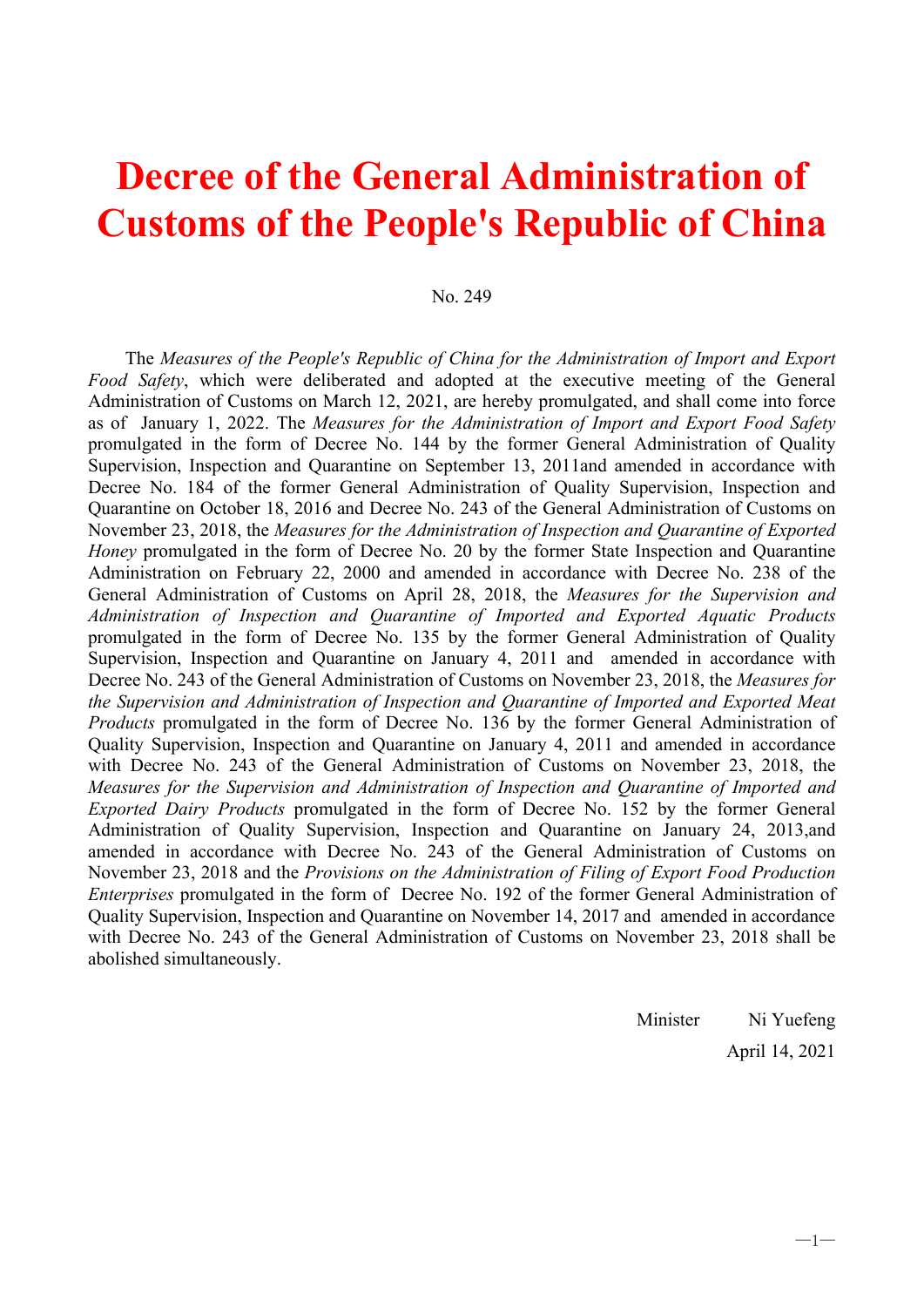## **The Measures of the People's Republic of China for the Administration of Import and Export Food Safety**

#### **Chapter I General Provisions**

**Article 1** For the purposes of ensuring the safety of import and export food and protecting the life and health of human beings, animals, and plants, these Measures are formulated in accordance with such laws and administrative rules or regulations as *Food Safety Law of the People's Republic of China* (hereinafter referred to as the *Food Safety Law*) and its implementation regulations, the *Customs Law of the People's Republic of China*, the *Law ofthe People's Republic of China on Import* and *Export Commodity Inspection* and its implementation regulations, the *Law of the People's Republic of China on Entry and Exit Animal and Plant Quarantine* and its implementation regulations, the *Frontier Health and Quarantine Law of the People's Republic of China* and its implementation details, the *Agricultural Product Quality Safety Law of the People's Republic of China*, the *Special Rules of the State Council on Strengthening the Supervision and Management of the Safety of Food and Other Products.*

**Article 2** The following activities shall be conducted in compliance with these Measures:

(I) Import and export food production and operation activities.

(II) The Customs Administration shall implement supervision and administration on import and export food producers and operators and the safety of their import and export food.

The production and operation activities of import and export food additives and food-related products shall be subject to the relevant rules of the General Administration of Customs.

**Article 3** Regarding the safety of import and export food, the principles of safety first, prevention crucial, risk management, whole process control, and international co-governance shall be followed.

**Article 4** Import and export food producers and operators shall be responsible for the safety of the import and export food they produce and manage.

Import and export food producers and operators shall undertake import and export food production and operation activities in accordance with any international treaty or agreement entered into or acceded to by China and the laws, regulations, national food safety standards of China, accept supervision and administration in accordance with the law, ensure the import and export food safety, be responsible for the society and the public, and assume social responsibility.

**Article 5** The General Administration of Customs shall take principal charge of supervision and administration on import and export food safety throughout the country.

The Customs Administrations at all levels shall be responsible for the supervision and administration of import and export food safety within their respective jurisdictions.

**Article 6** The Customs Administration shall use informatization technology to update the supervision and administration level of import and export food safety.

**Article 7** The Customs Administration shall step up publicity and education about the import and export food safety, and disseminate food safety laws, administrative regulations, and national standards and knowledge on food safety.

The Customs Administration shall strengthen exchanges and cooperation with international food safety organizations, overseas government agencies, overseas food industry associations, and overseas consumer associations, among others, to create an international co-governance pattern for the import and export food safety.

**Article 8 The** Customs Administration personnel engaged in the supervision and administration on import and export food safety shall possess relevant professional knowledge.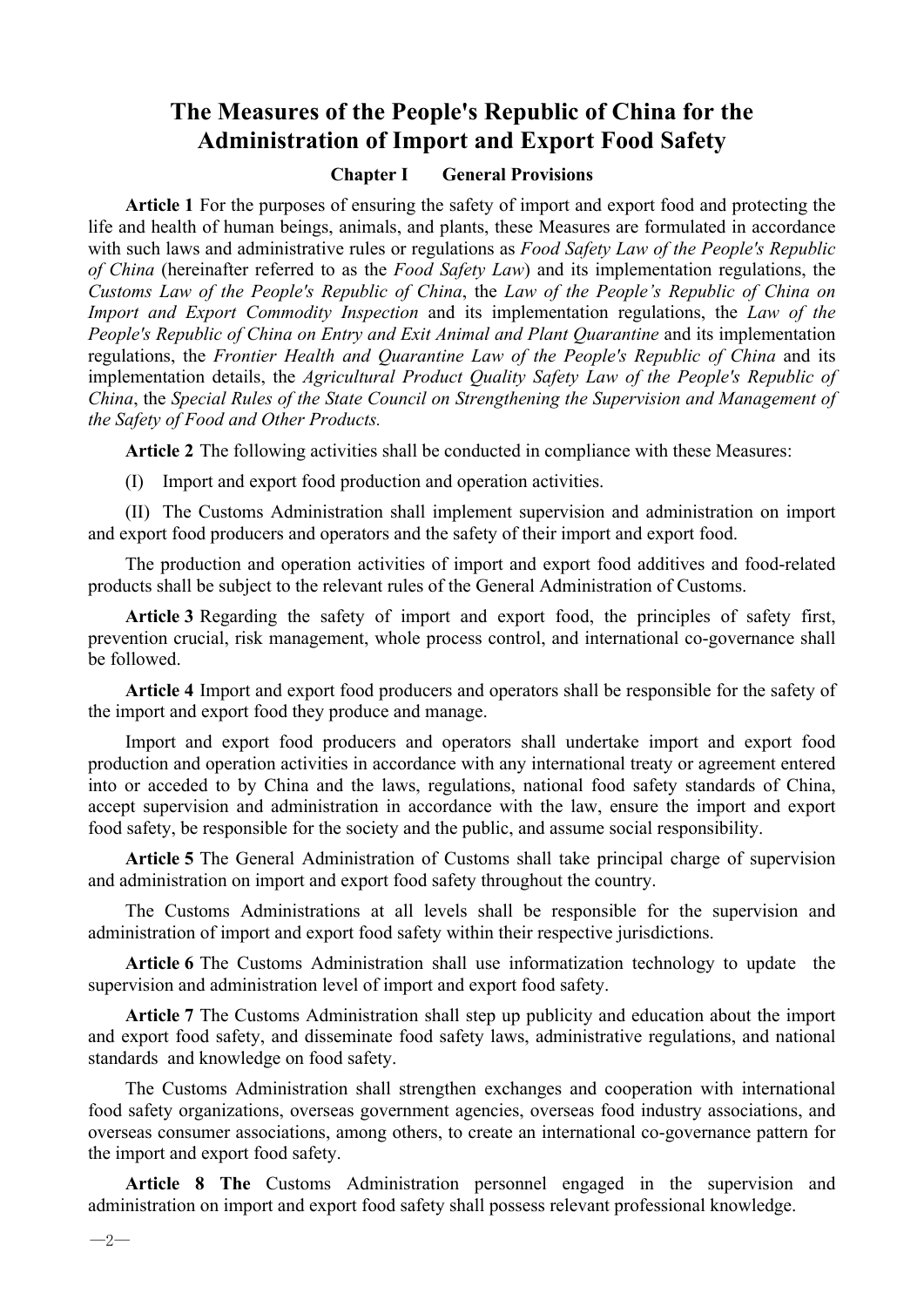#### **Chapter II Food Import**

**Article 9** Imported food shall comply with the laws, regulations, and national food safety standards of China and the special requirements of any international treaty or agreement entered into or acceded to by China.

The imported food, for which the national food safety standards are unavailable, shall comply with the requirements of the relevant interim applicable standards promulgated by the health authority of the State Council.

For food produced with new food raw materials, a health administrative permit for new food raw materials shall be obtained from the health authority of the State Council in accordance with provisions specified in Article 37 of the *Food Safety Law*.

**Article 10** The Customs Administration shall implement conformity assessment on import food in accordance with the laws and administrative regulations on the inspection of import and export goods.

Import food conformity assessment activities include the assessment and examination of the food safety management system of a foreign country (region) exporting food to China (hereinafter simply referred to as a foreign country (region)), the registration of an overseas production enterprise, the importer and exporter record and conformity guarantee, the quarantine approval of imported animals and plants, the inspection of an accompanying certificate of conformity, the verification of documentation, on-site inspection, supervisory sampling inspection, the inspection of import and sales records, and a combination of all the miscellaneous items.

**Article 11** The General Administration of Customs may assess and examine the food safety management system and food safety status of a foreign country (region), and determine corresponding inspection and quarantine requirements based on the results of the assessment and examination.

**Article 12** Under any of the following circumstances, the General Administration of Customs may initiate an assessment and examination on a foreign country (region):

(I) A foreign country (region) applies for the export of a class or kind of food to China for the first time;

(II) A significant adjustment occurs to the food safety, animal and plant quarantine laws and regulations, or organizational structure, among others, of the foreign country (region);

(III) A significant adjustment occurs to the inspection and quarantine requirements for a certain class or kind of food applied for by the competent authority of a foreign country (region) with China as its destination;

(IV) A significant outbreak of animal or plant diseases or food safety incidents occur in a foreign country (region);

(V) The Customs Administration discovers a serious problem in the food imported to China and holds that there is an outbreak of animal or plant diseases or a potential food safety risk;

(VI) Other circumstances necessary for an assessment and examination.

**Article 13** An assessment and examination on the food safety management system of a foreign country (region) shall mainly include the assessment and confirmation of the followings:

(I) Laws and regulations related to food safety and animal and plant quarantine;

(II) The organizational structure for supervision and administration on food safety;

(III) The prevailing animal or plant diseases and prevention and control measures;

(IV) The management and control of pathogenic microorganisms, pesticides and veterinary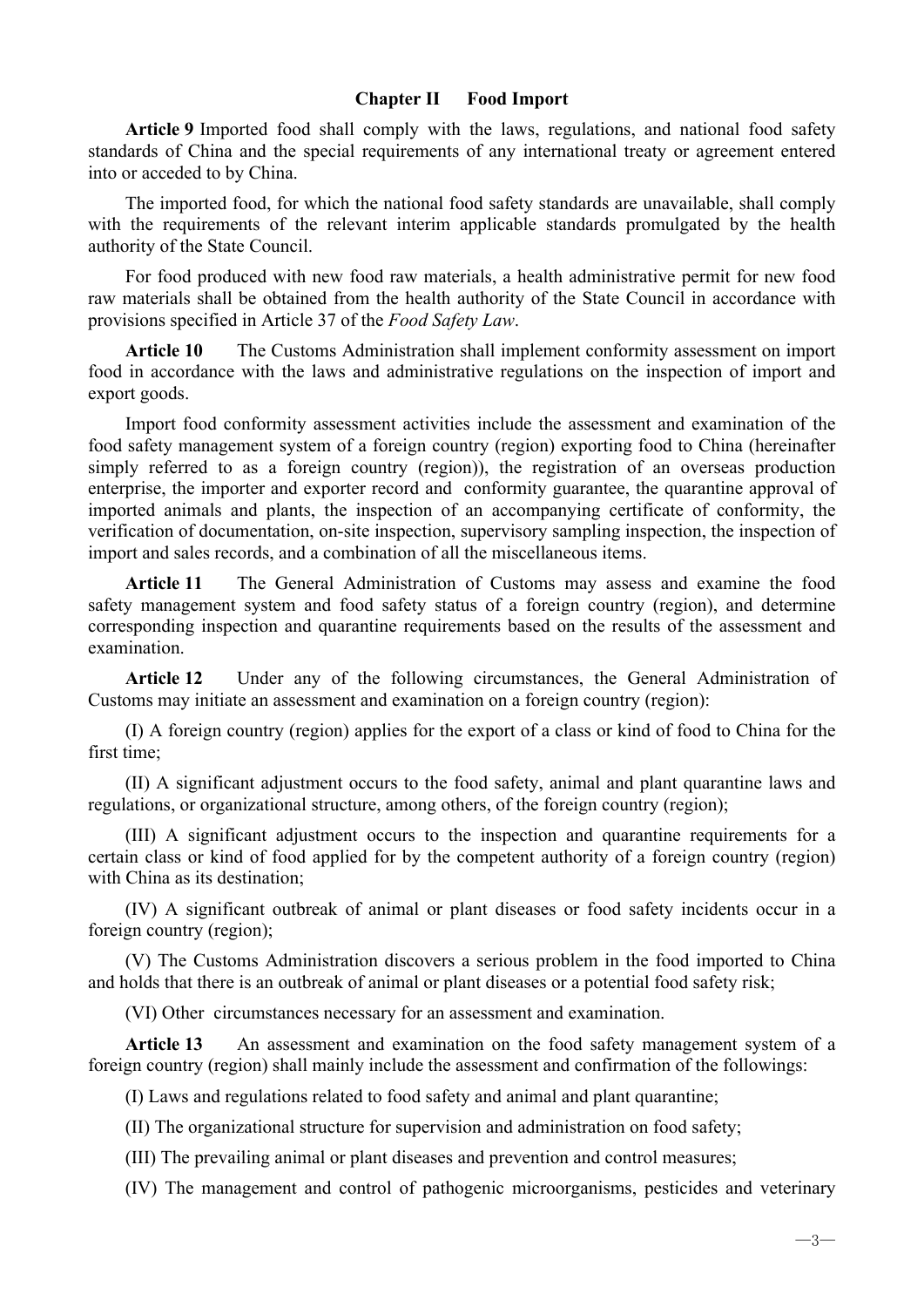drugs, and contaminants, among others;

(V) Safety and health control in the procedures of food production, processing, transportation, and warehousing;

(VI) Supervision and administration on export food safety;

(VII) Food safety protection, traceability and recall system;

(VIII) Early warning and emergency response mechanism;

(IX) Technical support capabilities;

(X) Others relating to the prevailing animal or plant diseases and food safety;

**Article 14** The General Administration of Customs may arrange for experts to conduct an assessment and examination in the form of material examinations, video inspection, and on-site inspection, among others, or in such a combination.

**Article 15** The General Administration of Customs shall arrange for experts to examine the application materials, written assessment questionnaires, and other materials submitted by a country (region) subject to assessment and examination, and the examination involved covers the materials' authenticity, completeness and validity. Based on the examination of materials, the General Administration of Customs may require the competent authority of the relevant country (region) to provide the missing information or documents.

If a country (region) has passed the examination of materials, the General Administration of Customs may arrange for experts to conduct a video inspection or an on-site inspection on its food safety management system. The competent authority of the relevant country (region) and relevant enterprises may be required to take corrective actions on any problems discovered.

The relevant country (region) shall provide necessary assistance for assessment and examination.

**Article 16** Where a country (region) subject to assessment and examination falls under any of the following circumstances, the General Administration of Customs may terminate the assessment and examination, and notify the competent authority of the relevant country (region):

(I) Failing to provide a feedback within 12 months after receiving the written assessment questionnaire;

(II) Failing to provide supplemented information and materials as required within three months after receiving a notice from the General Administration of Customs;

(III) A sudden significant outbreak of animal or plant disease or a serious food safety incident;

(IV) Failing to cooperate with the Chinese side in completing a video inspection or on-site inspection, or failing to effectively complete corrective actions;

(V) Voluntarily applying for termination of the assessment and examination.

Under any circumstances in subparagraphs (I) and (II) of the preceding paragraph, the competent authority of the relevant country (region), on account of a special reason, may apply for deferral, and, upon consent by the General Administration of Customs, submit the relevant materials within a period determined anew by the General Administration of Customs.

**Article 17** After completion of an assessment and examination, the General Administration of Customs shall notify the competent authority of a country (region) subject to assessment and examination of the assessment and examination results.

**Article 18** The General Administration of Customs shall exercise registration administration on overseas production enterprises that export food to China, and promulgate a name list of enterprises that have been registered.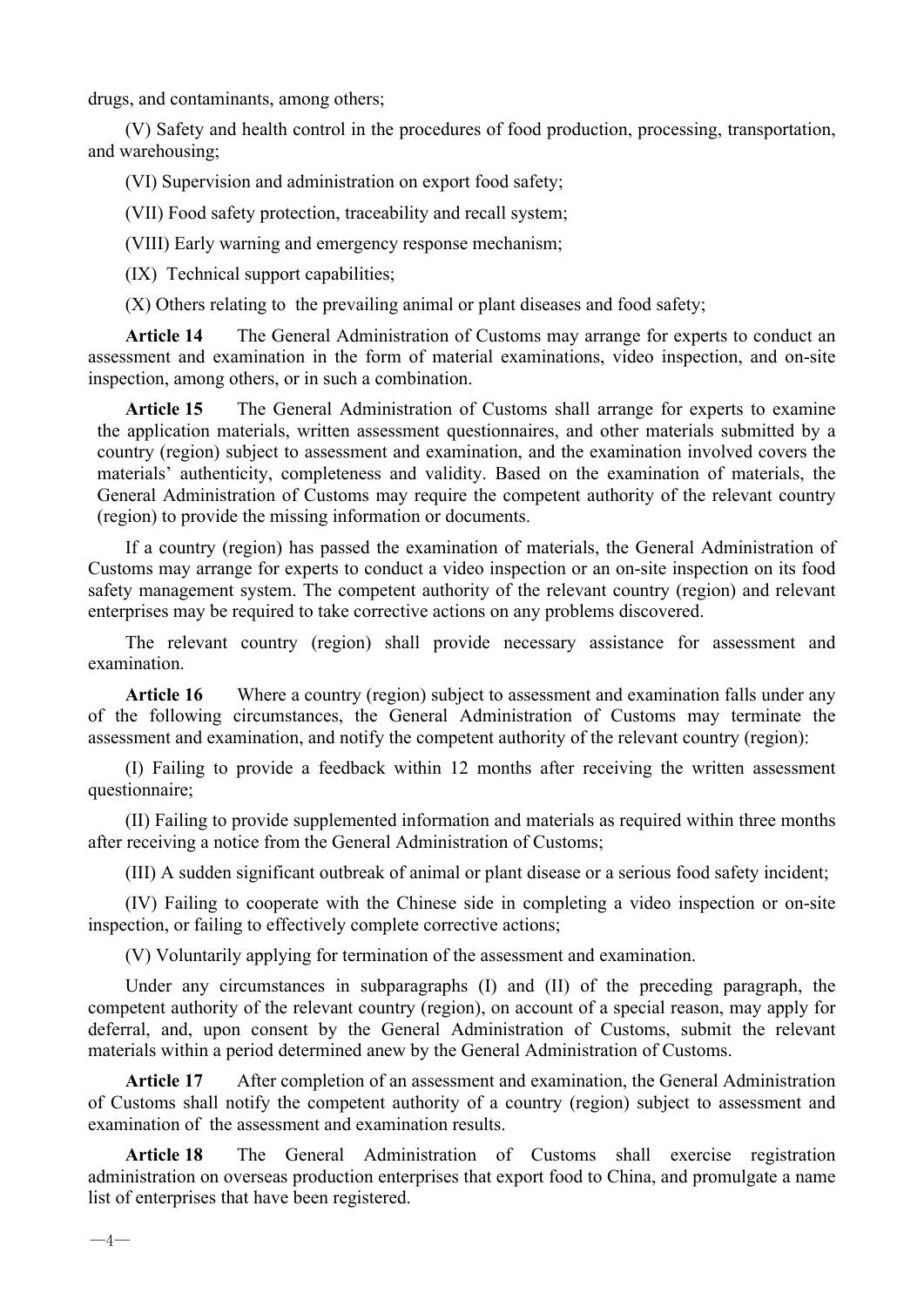**Article 19** An overseas exporter or agent that exports food to China (hereinafter referred to as the "overseas exporter or agent") shall make a filing with the General Administration of Customs.

A food importer shall make a filing with the Customs Administration in the place of his or her domicile.

An overseas exporter or agent, or food importer shall be responsible for the truthfulness and validity of the materials provided when making a filing.

A list of overseas exporters or agents and food importers that have made a filing shall be published by the General Administration of Customs.

**Article 20** Where there is a change in the content of the filing, the overseas exporter or agent or food importer shall process the modification formalities with the filing authorities within 60 days from the change date.

Where the information filed by an overseas exporter or agent, or a food importer is found to be erroneous, or the content of his or her filing fails to be modified in a timely manner, the Customs Administration may order him or her to make corrections within a specified period.

**Article 21** A food importer shall establish a food import and sales record system, truthfully record the name, net content/specification, quantity, production date, production or import lot number, shelf life, the name, address, and contact information of the overseas exporter or purchaser, delivery date, and other information on food, and keep relevant documents. The records and documents shall be kept for not less than six months after the expiration of shelf life of food, or for not less than two years after sale in the absence of such shelf life.

**Article 22** A food importer shall establish an overseas exporters and overseas production enterprises audit system with a focus on examining the following:

(I) Formulation and implementations of food safety risk control measures;

(II) Ensurance that the food complies with the laws, regulations, and national food safety standards of China;

**Article 23** The Customs Administration shall conduct supervisory inspections on the examination activities conducted by food importers in accordance with the law. A food importer shall actively cooperate and truthfully provide relevant information and materials.

**Article 24** The Customs Administration may, as needed for risk management, designate a port for import and a supervision zone for inspection with respect to import food. A list of designated ports and designated supervision zones shall be promulgated by the General Administration of Customs.

**Article 25** A food importer or his or her agent shall, in accordance with the law, truthfully make a declaration to the Customs Administration when importing food.

**Article 26** The Customs Administration shall, in accordance with the law, implement quarantine inspection on the import food subject to entry quarantine.

**Article 27** The Customs Administration shall, in accordance with the law, exercise quarantine approval management of the import food subject to imported animal and plant quarantine approval . A food importer shall obtain an imported animal and plant quarantine permit before signing a trade contract or agreement.

**Article 28** The Customs Administration shall, as needed for supervision and administration, conduct an on-site inspection on the import food, which includes but is not limited to the following:

(I) Whether the means of transportation and storage areas meet the safety and health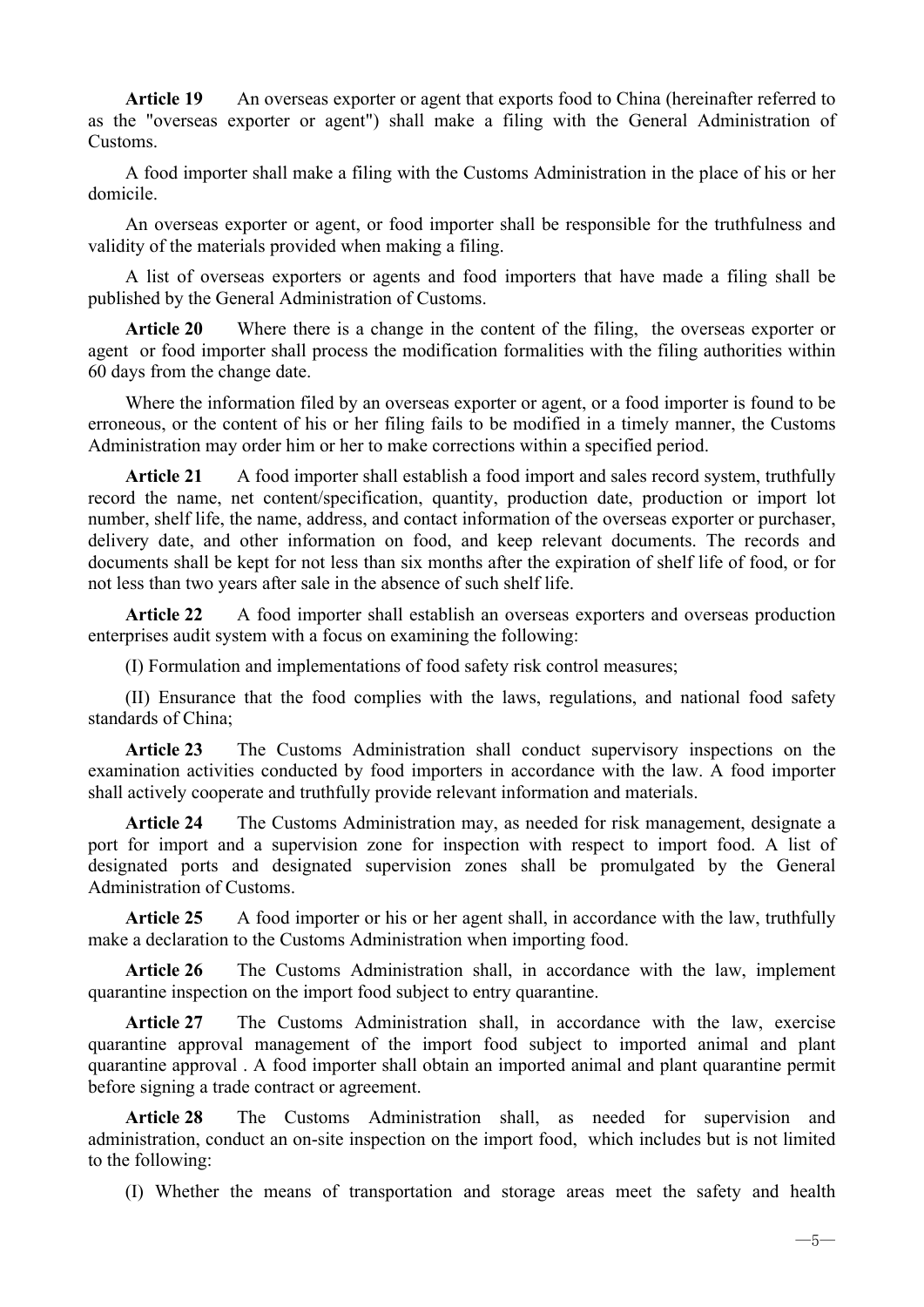requirements;

(II) Whether the container number, seal identification number, the content of the marks on the inner and outer packaging, and the actual condition of the goods are consistent with the declared information and accompanying documentation;

(III) Whether the food of animal and plant origin, packaging, and dunnage materials fall under the circumstances specified in Article 22 of the *Regulations on the Implementation of the Law on Quarantining Imported and Exported Animals and Plants*;

(IV) Whether inner and outer packaging complies with the national food safety standards, and whether contamination, damage, soak, or leakage exists;

(V) Whether the labels, marks and instructions on inner and outer packaging meet the requirements of laws, administrative regulations, national food safety standards, and the rules of the General Administration of Customs;

(VI) Whether the perceivable status of food is in its expected condition;

(VII) Whether the freshness and core temperature of frozen and refrigerated food meet the requirements, whether there is a disease, whether the temperature of the freezing and refrigeration environment meets the requirements of relevant standards, whether the cold chain temperature control equipment and facility function normally, and whether temperature records meet the requirements. A steaming and cooking test may be conducted when necessary.

**Article 29** The Customs Administration shall formulate an annual national import food safety supervisory sampling inspection plan and a special import food safety supervisory sampling inspection plan and organize their implementation.

**Article 30** The packagings, labels, and marks of import food shall comply with the laws, regulations, national food safety standards of China, and shall be accompanied by an instruction manual in Chinese if the law so requires.

For an imported cold fresh meat product, its inner and outer packaging shall bear a secure, clear, and legible written identification in both Chinese and English, or in Chinese and the language of the export country (region), indicating the following: country or region of origin, name of the product, registration number of the production enterprise, and production lot number; and the outer packaging shall bear the specifications, place of origin (specific to state, province, or city), place of destination, production date, shelf life, storage temperature, and other information in Chinese, and must indicate that the place of destination is the People's Republic of China, and carry the official inspection and quarantine mark of the export country (region) .

For an imported aquatic product, its inner and outer packaging shall bear a secure, clear, and legible written identification in both Chinese and English, or in Chinese and the language of the export country (region), indicating the following: name of the goods and scientific name, specifications, production date, lot number, shelf life, and storage conditions, production method (seawater fishing, freshwater fishing, or aquaculture), production area (sea area in the case of ocean fishing, country (region) in the case of freshwater fishing, or country (region) where the aquaculture product originates), the name, registration number, and address (specific to state, province, or city) of each production or processing enterprise involved (including a fishing vessel, processing vessel, transport vessel, or an independent cold store), and the place of destination must be indicated as the People's Republic of China.

The label of an imported dietary supplement or food for special dietary use in Chinese must be printed on the smallest sales package, and shall not be affixed thereto.

The relevant provisions or stipulations shall be followed if there are any special .labelling stipulations for the inner and outer packaging of import food.

**Article 31** Import food, after delivery to a port, should be stored in the places designated or

 $-6-$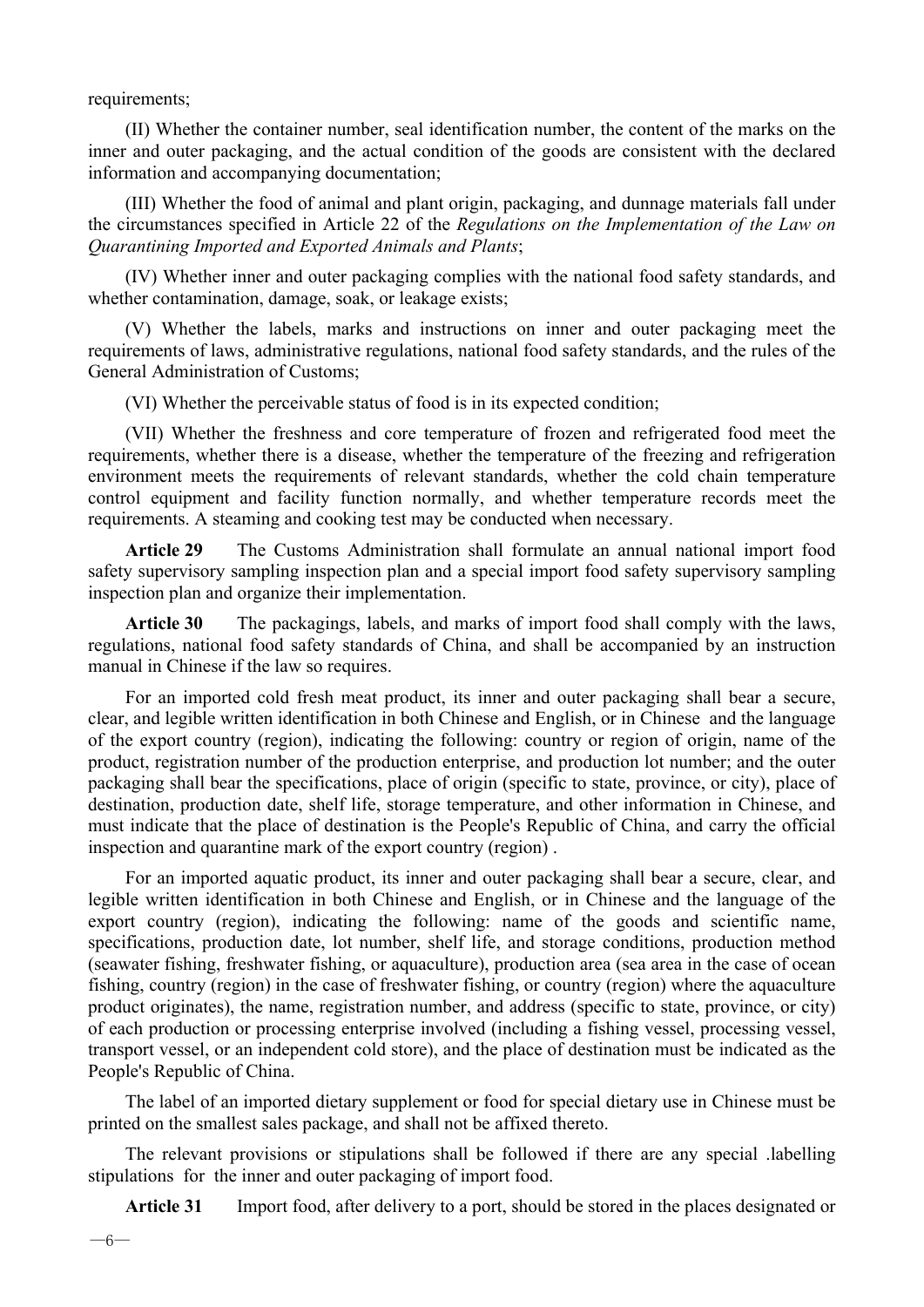approved by the Customs Administration. Permission must be obtained from the Customs Administration if such food needs moving, and necessary safety protection measures shall be taken according to the requirements of the Customs Administration.

The places designated or approved should comply with the requirements stipulated in laws, administrative regulations and national food safety standards.

**Article 32** Import food in bulk should be inspected at the port of discharge according to requirements of the Customs Administration.

**Article 33** Import food shall be permitted to import upon passing the conformity assessment by the Customs Administration.

The Customs Administration shall issue a certificate of non-conformity for the import food failing the conformity assessment by the Customs Administration; for the foods of non-conformity involving safety, health and environmental protection, the Customs Administration shall send a written notice to a food importer and order him or her to destruct or return the food involved. For non-conformity of other items, the food shall be permitted to import after having met the requirements stipulated in conformity assessment by means of technical treatment. For the corresponding import food that fails such technical treatment within a prescribed time period or still fails to meet the relevant requirements after the technical treatment , the Customs Administration shall order the food importer to destruct or return the food involved.

**Article 34** In case of any foods with potential safety hazards within the territory of China caused by food safety incidents in foreign countries, or the import food found to be disqualified during the food supervision and management by the Customs Administration, or other issues related to food safety discovered, General Administration of Customs and its authorized Customs directly under the General Administration, may, based on the results of risk assessment, take such control measures as increasing the proportion for supervision and sampling inspection on the relevant import food.

For the import food found to be non-conforming again by the Customs Administration after taking such control measures as increasing the proportion for supervision and sampling inspection on the relevant import food as prescribed above, or certain evidences showing the significant potential safety hazard in the import food, General Administration of Customs and its authorized Customs directly under the General Administration, may request the food importer to provide, by batches, the Customs Administration with inspection reports issued by the accredited test agency. The Customs Administration should verify such inspection reports submitted by the food importer.

**Article 35** General Administration of Customs may, based on the results of risk assessment, adopt such control measures as suspending or prohibiting the import of relevant food in any of the following cases:

(I) Exporting country (region) is subject to a significant epidemic in flora and fauna, or to a significant change in food safety system, which affects its capability to effectively guarantee the safety of food exported to China;

(II) Imported food is contaminated by pathogens of epidemic or evidenced to be capable of becoming the media of spreading such epidemics, with no possibilities of taking effective sanitary treatment;

(III) The imported food for which the control measures specified in the second paragraph of Article 34 in these Measures have been implemented by the Customs Administration is discovered again to be non-conforming in such aspects as safety, health and environmental protection;

(IV) Foreign food producers are in serious violation of Chinese laws and regulations;

(V) Other information shows the significant potential safety hazards in relevant food.

**Article 36** When the import food safety risks have been lowered to a controllable level,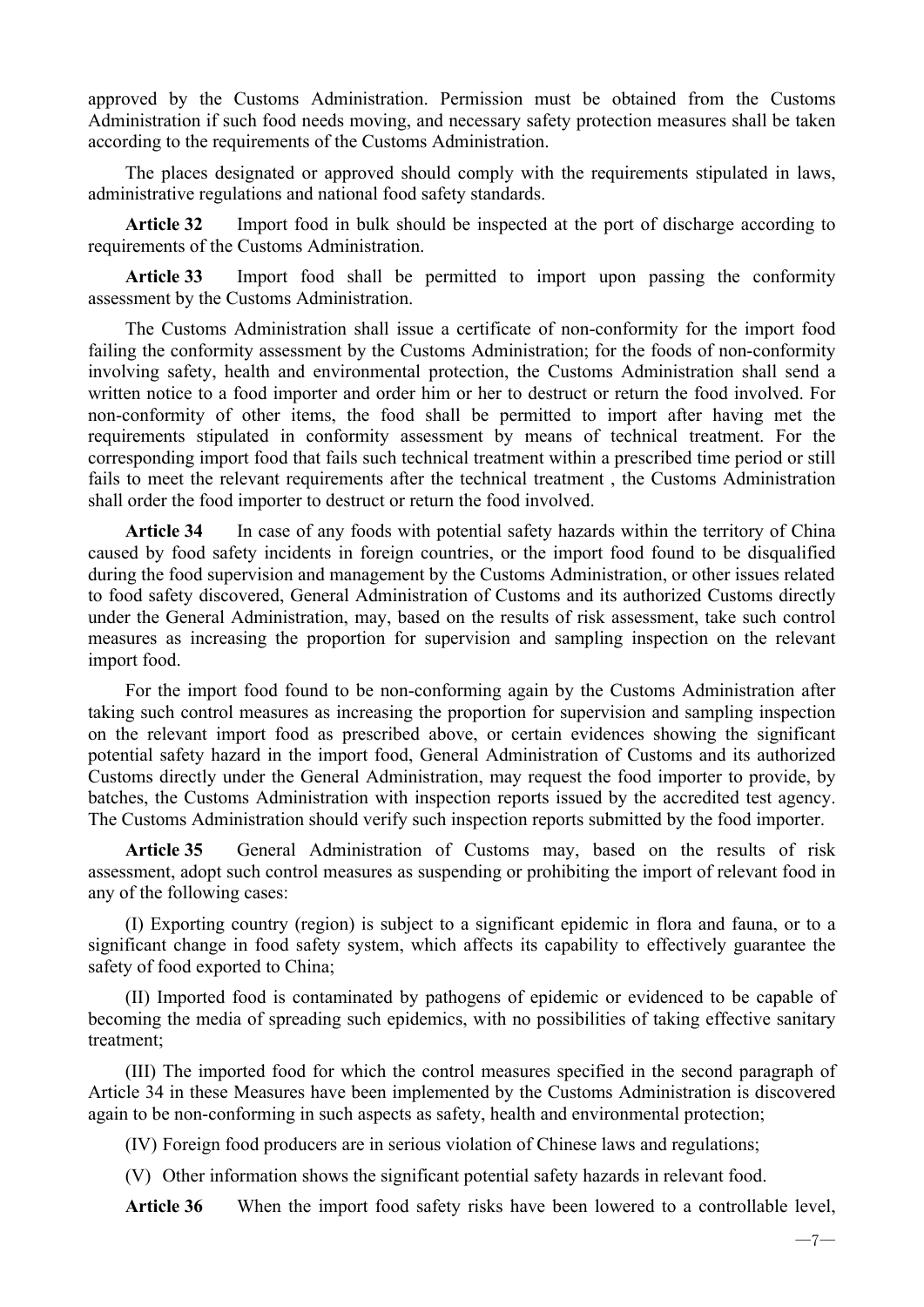General Administration of Customs and its authorized Customs directly under the General Administration, may lift the corresponding control measures in the following ways:

(I) For the food with control measures taken according to the first paragraph of Article 34 of these Measures and for which no more non-conformity is found within a prescribed time period and in relevant batches, the control measures may be lifted on the basis of risk assessment;

(II) For the food with control measures taken according to the second paragraph of Article 34 of these Measures, for which the exporting country (region) has already taken preventive measures and is capable of ensuring the food safety and controlling the risks in epidemics in flora and fauna after the risk assessment by General Administration of Customs, or no more non-conformity is found within a prescribed time period and in relevant batches from the date of the relevant control measures taken, the Customs Administration may lift the control measures on the basis of risk assessment;

(III) For the food under control measures suspended or prohibited from the import, for which the competent authorities in the exporting country (region) have already taken risk control measures and have met the requirements after assessment by General Administration of Customs, such measures of suspending or prohibiting the import may be lifted. For the food permitted to be imported again, General Administration of Customs may, based on the results of assessment, take the control measures prescribed in Article 34 of these Measures.

**Article 37** Upon discovering that the import food fails to comply with laws, administrative regulations and national food safety standards, or there are evidences proving that the import food poses potential hazards to human health, food importers should, based on Article 63 and the third paragraph of Article 94 of the *Food Safety Law*, immediately suspend the import, sales and use, implement a recall, give a notice to relevant food producers, operators and consumers, record the processes of recall and notice, and file a report to the local Customs Administration about such recall, notice and response.

#### **Chapter III Food Export**

**Article 38** Producers of export food should guarantee that the export food shall comply with the requirements stipulated in the standards of the importing country (region) or contracts. The requirements in the international treaties and protocols shall also be followed if there are any special clauses in such treaties and protocols entered into or acceded to by China

Under the circumstances that standards in the importing country (region) are unavailable or there are no such requirements in the contracts, and there are no relevant requirements stipulated in international treaties and protocols entered into or acceded by China , producers of export food should guarantee that the export food shall comply with Chinese national standards on food safety.

**Article 39** The Customs Administration shall, in accordance with the law, implement supervision and management on export food. Measures for supervision and management on export food include: recordation of plantations and farms for raw materials of export food , recordation of producers of export food, verification of enterprises, review of documentation, inspection on site, supervision and sampling inspection, inspection at port, notice to foreign countries for verification and a combination thereof.

**Article 40** The plantations and farms for raw materials of export food shall submit their record to the local Customs Administration,.

General Administration of Customs should uniformly make public a recordation list of the plantations and farms for raw materials, and the relevant recordation procedures and requirements shall be formulated by the General Administration of Customs.

**Article 41** The Customs Administration shall, by law, supervise the recorded plantations and farms for raw materials by such means as review of documentation, inspection on site and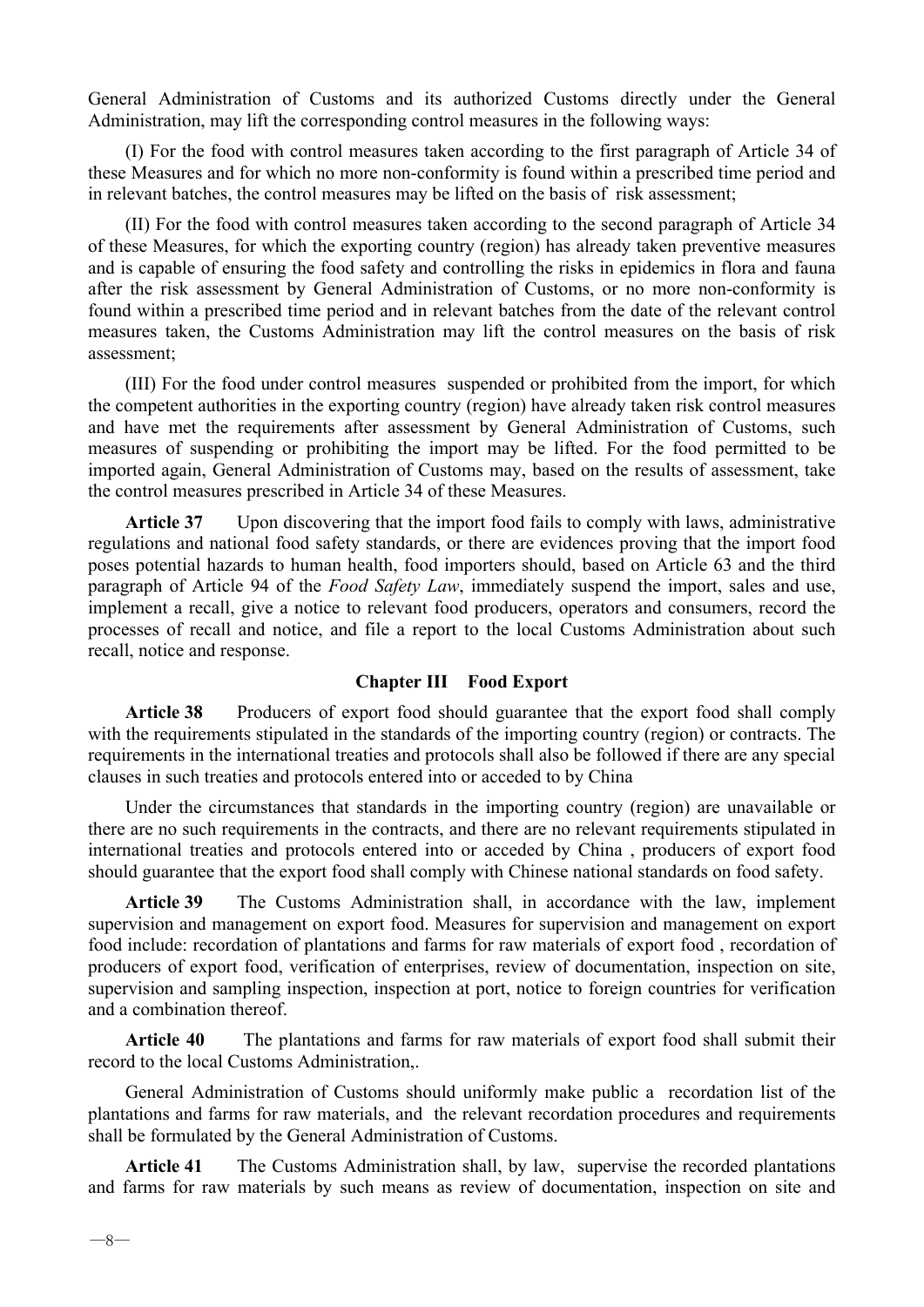verification of enterprises.

**Article 42** Producers of export food shall submit their record to the local the Customs Administration, and the recordation procedures and requirements shall be formulated by the General Administration of Customs.

**Article 43** In case that a foreign country (region) requires registration of Chinese producers of export food to export food to its country (region) and requests recommendation from the General Administration of Customs, such producers must file an application to the Customs Administration in their domicile, which should preliminarily review the application and then report to the General Administration of Customs.

The General Administration of Customs shall, based on the enterprises' credit, supervision and management, and results of preliminary review by the Customs Administration in their domicile, organize and carry out the external recommendation registration, whose procedures and requirements shall be formulated by General Administration of Customs.

**Article 44** Producers of export food should set up a complete and traceable control system for food safety and sanitation, guarantee the effective functioning of the same and ensure that the export food is produced, processed and stored in consistent compliance with Chinese laws and regulations and requirements of safety and sanitation on producers for export food. For any special requirements in the relevant laws and regulations of an importing country (region) as well as international treaties and agreements, the corresponding requirements shall have to be fulfilled.

Producers of export food shall set up such systems as suppliers assessment, incoming inspection records, production record archiving, ex-factory inspection records, export food tracings and non-conforming food disposal. Relevant records shall be true and valid and be kept for at least 6 months from the expiration date of the food or for at least 2 years for unavailability of explicit expiration date.

**Article 45** Producers of export food shall guarantee that the export food is packaged and transported according to the food safety requirements.

**Article 46** Producers of export food shall indicate on their transportation packages the record number of producer, name of product, batch number and date of manufacture.

In case of special requirements stipulated by the importing country (region) or in the contract, the producers of export food, on the premise of guaranteeing that the products are traceable and with approval obtained from the Customs Administration directly under the General Administration, may modify the information indicated on the packages as mentioned in the preceding article.

**Article 47** The Customs Administration shall, within its jurisdiction, supervise and inspect the operation of control system for food safety and sanitation by producers of export food, including routine supervision and inspection as well as annual supervision and inspection.

For supervision and inspection, review of documentation, inspection on site and audit of enterprises may be adopted, along with export food overseas notice for review, supervision, sampling inspection, inspection on site, etc .

**Article 48** Inspection and quarantine on the export food shall be implemented by the Customs Administration in the place of origin by law.

The General Administration of Customs may, based on facilitation of foreign trade and the inspection and quarantine requirements for export food, designate other sites for inspection and quarantine.

**Article 49** Producers and exporters of export food shall, in accordance with the law, administrative regulations and the provisions stipulated by the General Administration of Customs, submit an application to the Customs Administration in the place of origin or place of consolidation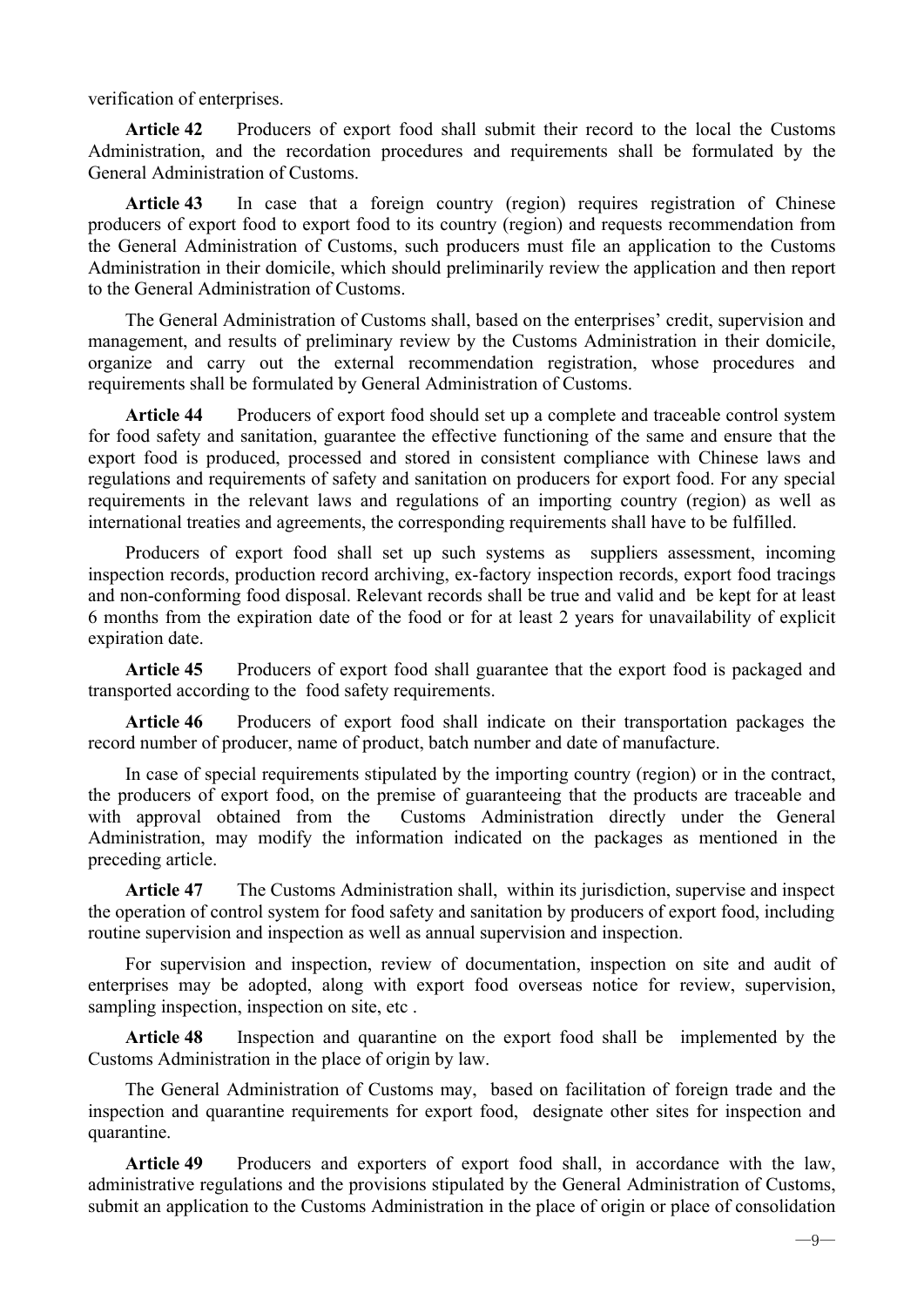for supervision before declaration for export.

The Customs Administration in the place of origin or place of consolidation, upon accepting such application, shall, by law, conduct inspection on site, supervision and sampling inspection on the export food subject to inspection and quarantine.

**Article 50** The Customs Administration shall formulate an annual national schedule for supervision and sampling inspection on export food safety, and organize its implementation.

**Article 51 For the export food that has met the requirements through on-site inspection, supervision and sampling inspection, the** Customs Administration shall issue relevant certificates and permit it to be exported. In case there is a change in the form and content of such certificates required by an importing country (region), modifications may be made accordingly provided that approval is obtained from the General Administration of Customs.

The Customs Administration shall give a written notice to exporters or agents for any non-conformity of export food found during inspection on site, supervision and sampling inspection. Such food can still be permitted to export after having met relevant requirements through technical treatment, and such food that cannot be treated technically or still fails to meet relevant requirements after technical treatment is not permitted to export.

**Article 52** When exporting any food, exporters or agents shall, by law, make a truthful declaration to the Customs Administration.

**Article 53** The Customs Administration shall check the export food at port, which shall not be permitted to export if found to be non-conforming upon inspection.

**Article 54** For export food with safety issues notified by international organizations and foreign governments, the General Administration of Customs shall organize the verification, and, based on necessity, adjust the proportion of supervision and sampling inspection, order the food exporters to submit, by batches, inspection reports issued by accredited test agencies to the Customs Administration, withdraw the recommendation of registration in foreign official competent authorities and take other control measures of the same nature.

**Article 55** For export food with safety issues that have already impaired or may impair human health and life safety, producers of export food should immediately take corresponding measures to avoid and minimize such impairment and file a report to the local Customs Administration.

**Article 56** The Customs Administration, for any safety issues discovered during supervision and management on the export food, should notify the competent authorities of the government both at the same and the superior level for food safety .

#### **Chapter IV Supervision and Management**

**Article 57 The** General Administration of Customs, based on Article 100 of the *Food Safety Law*, collects and summarizes the safety information about import and export food, and sets up a safety information management system forimport and export food.

The Customs Administrations at all levels take charge of collecting and sorting out the safety information about import and export food within their jurisdictions and designated by the Customs Administration at the superior level, and, based on relevant provisions, notify the local governments, relevant authorities, institutions and enterprises in their jurisdictions. In case that the information notified involves other regions, a notice should be given also to the Customs Administration in relevant regions.

In addition to the contents required by Article 100 of the *Food Safety Law*, the safety information about import and export food collected and summarized by the Customs Administration should also include the information about technical measures to trade food in foreign countries.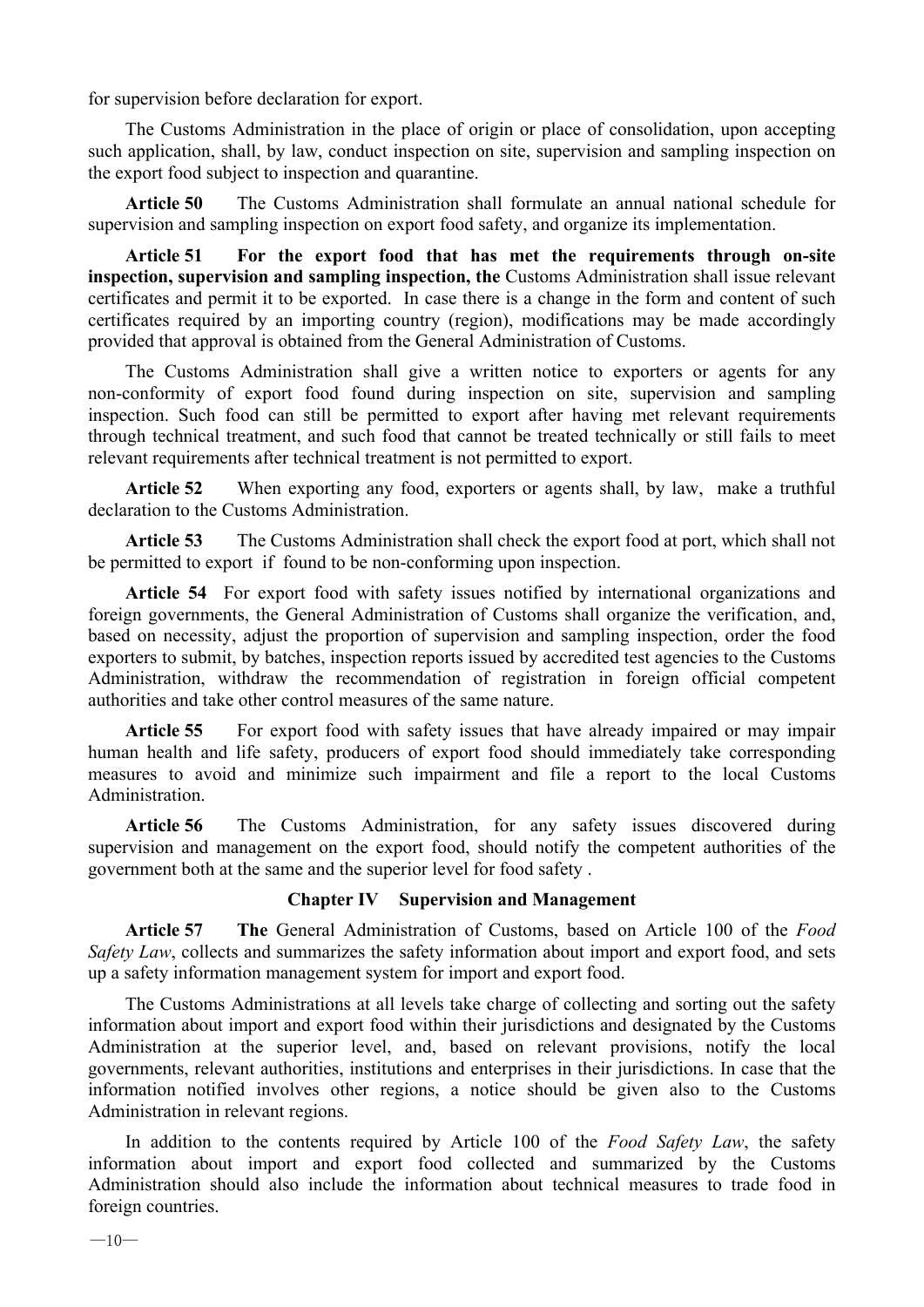**Article 58** The Customs Administration should conduct risk research and judgment on the collected safety information about the import and export food, and, based on the relevant results, determine the corresponding control measures.

**Article 59** In case of an outbreak of food safety incidents or epidemics at home and abroad that may affect import and export food safety, or any serious food safety issues discovered in the import and export food, the Customs Administration directly under the General Administration should immediately file a report to the General Administration of Customs. The General Administration of Customs shall, depending on the developments, release a risk alert, render a risk warning notice within the system of the Customs Administration, notify the department of the State Council responsible for food safety supervision and management, health administrative and agricultural administrative departments, and, if necessary, give a risk warning notice to consumers.

For the import and export food with a risk warning notice given by the General Administration of Customs, the control measures stipulated in Article 34, Article 35, Article 36 and Article 54 of these Measures shall be taken according to the requirements specified in the risk warning notice.

**Article 60** The Customs Administration formulates an annual national schedule to monitor safety risks in import and export food, and collect monitoring data and relevant information related to food-borne diseases, food contamination and harmful factors in the import and export food in a systematic and consistent manner.

**Article 61** In case of an outbreak of food safety incidents in foreign countries that may affect the food within the territory of China or uncontrollable risks believed to be existing after an assessment, the General Administration of Customs may, with reference to international practices, directly release the risk warning notice within the system of the Customs Administration or to consumers and take the control measures stipulated in Article 34, Article 35 and Article 36 of these **Measures** 

**Article 62** The Customs Administration formulates and organizes the implementation of contingency plans against emergencies in import and export food safety.

**Article 63** The Customs Administration, when,performing by law its duties of supervision and management on import and export food safety, is entitled to take the measures as follows:

(I) Access to the site of production and operation for an on-the-spot inspection;

(II) Conduct sampling inspection on the food produced or managed;

(III) Look up and duplicate relevant contracts, bills, accounting books and other relevant documentation;

(IV) Seal up or detain the food that is evidenced to fail to comply with Chinese national standards on food safety, or evidenced for potential safety hazards and production and operation in violation of laws.

**Article 64** The Customs Administration shall conduct credit management on the importers and exporters by law.

**Article 65** The Customs Administration shall, by law, carry out audit and verification on the producers and operators of import and export food as well as recorded plantations and farms for raw materials.

**Article 66** Transit food shall comply with the requirements of General Administration of Customs for transit goods. Transit food, in the course of transit, shall not be unpacked or unloaded from transportation means without approval from the Customs Administration, and should be shipped out of the territory by a prescribed deadline.

**Article 67** Producers and operators of import and export food, with any objections to the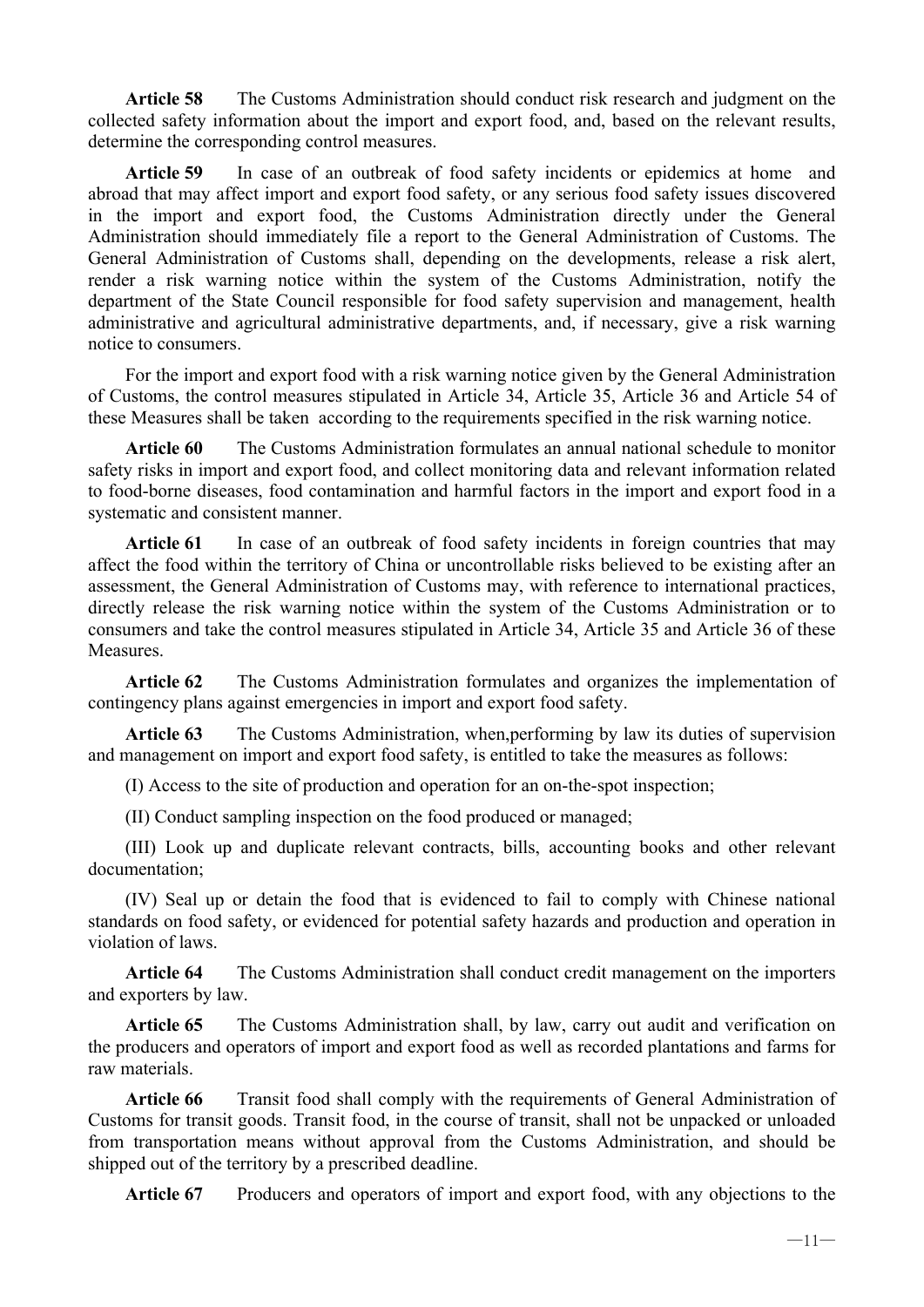inspection results provided by the Customs Administration, may apply for a re-inspection according to provisions on re-inspection of import and export goods.

The re-inspection may be rejected by the Customs Administration in any of the following cases:

(I) Test results show microbiological indicators exceed the criteria;

(II) Backup samples for re-inspection have expired;

(III) Re-inspection on backup samples is made impossible due to other reasons.

#### **Chapter V Legal Liabilities**

**Article 68** The record of a food importer,has been modified, and the importer has failed to process the change formalities with the Customs AdministTration according to the stipulations, , the Customs Administration shall give a warning if the circumstances are serious.

Any food importer providing false information in the record shall be imposed a fine less than RMB 10,000 by the Customs Administration.

**Article 69** Any producers and operators of import and export food in China that fail to cooperate with the Customs Administration in inspection on import and export food safety, refuse to answer questions and provide materials, or provide the answers and materials that are inconsistent with the actual conditions, shall be warned or imposed a fine less than RMB 10,000 by the Customs Administration.

**Article 70** The Customs Administration, upon discovering the Chinese labels unattached to the prepackaged import food, or Chinese labels attached failing to comply with laws, regulations and Chinese national standards on food safety during relevant supervision, and the food importer refuses to destruct, return or technically treat the food according to requirements of the Customs Administration, shall give the food importer a warning or impose a fine less than RMB 10,000 ..

**Article 71** For the import food moved away from the place designated or approved by the Customs Administration without its permission, the Customs Administration shall give an order for correction, and impose a fine less than RMB 10,000 .

**Article 72** For the following violations belonging to "failure to comply with these Measures to export food" as stipulated in the third subparagraph, the first paragraph, Article 129 of the *Food Safety Law*, the Customs Administration shall, based on Article 124 of the *Food Safety Law*, render a punishment:

(I) Changing without authorization the export food that has been supervised and sampled for inspection by the Customs Administration with certificates issued;

(II) Exporting the food that is adulterated, deceiving or misleading and shoddy, and replacing the conforming export food with non-conforming one;

(III) Exporting the food that is produced by producers of export food that have not yet been put on record;

(IV) Exporting the food that is produced by unregistered producers of export food to the country (region) with requirements for registration, or exporting the food that is produced beyond the range of registration of registered producers of export food;

(V) The export food produced by producers of export food fails to use, according to the stipulations, the raw materials from plantations and farms that are put on record;

(VI) Producers and operators of export food fall under the circumstances in Article 123, Article 124, Article 125 and Article 126 of the *Food Safety Law*, and the export food fails to comply with requirements in the importing country (region).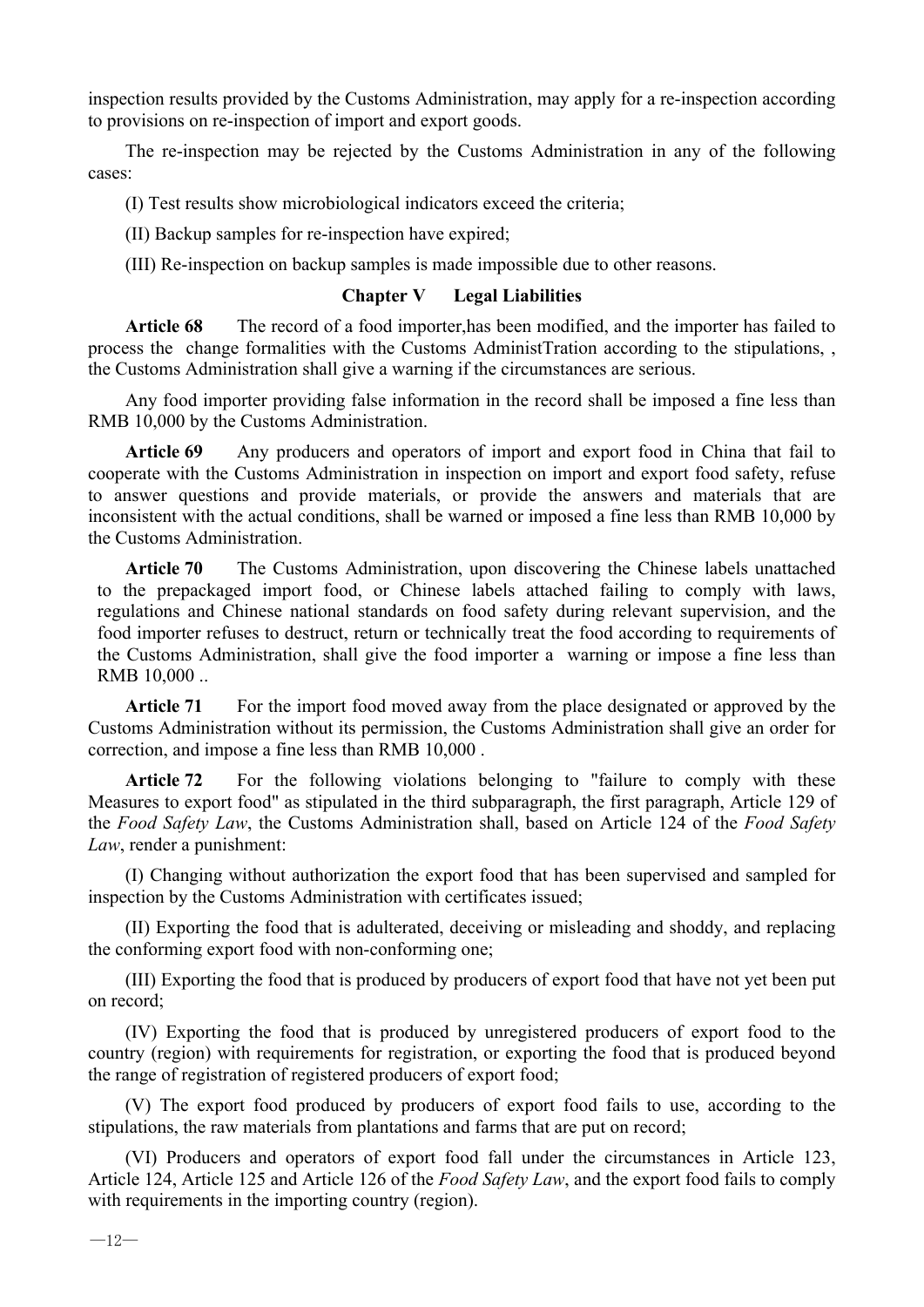**Article 73** Anyone, violating these Measures and constituting a crime, shall be investigated for criminal responsibility by law.

### **Chapter VI Supplementary Provisions**

**Article 74** For supervision and management on the import and export food safety in the customs special supervision areas, bonded supervision zones, market purchase and small-scale border trades and fairs among the inhabitants of border areas, the relevant provisions stipulated by the General Administration of Customs shall be followed.

**Article 75** For supervision and management on the import and export food safety involving e-mail, express mail, cross-border e-commerce retail and passengers carrying, the relevant provisions stipulated by the General Administration of Customs shall be followed.

**Article 76** For non-traded foods such as sample, gift, present, exhibit and aid, duty-free foods, foods for public or personal use by foreign embassies and consulates in China and personnel thereof to cross border, foods for public or personal use by Chinese embassies and consulates in foreign countries and personnel thereof, and foods for personal use by personnel of Chinese enterprises in foreign countries, the relevant provisions stipulated by General Administration of Customs shall be followed.

**Article 77** The producers and operators of import and export food as referred to in these Measures include foreign producers, foreign exporters or agents that export food to China, and food importers, producers of export food, exporters and relevant personnel thereof.

The foreign producers of import food as referred to in these Measures include foreign enterprises engaged in production, processing and storage of export food to China.

The importers and exporters of import food as referred to in these Measures include foreign exporters or agents, and food importers that export food to China.

**Article 78** The interpretation of these Measures shall be vested in the General Administration of Customs.

**Article 79** These measures shall come into force as of January 1, 2022. The *Measures for the Administration of Import and Export Food Safety* promulgated in the form of Decree No. 144 by the former General Administration of Quality Supervision, Inspection and Quarantine on September 13, 2011 and amended in accordance with Decree No. 184 of the former General Administration of Quality Supervision, Inspection and Quarantine on October 18, 2016 and Decree No. 243 of the General Administration of Customs on November 23, 2018, the *Measures for the Administration of Inspection and Quarantine of Exported Honey* promulgated in the form of Decree No. 20 by the former State Inspection and Quarantine Administration on February 22, 2000 and amended in accordance with Decree No. 238 of the General Administration of Customs on April 28, 2018, the *Measures for the Supervision and Administration of Inspection and Quarantine of Imported and Exported Aquatic Products* promulgated in the form of Decree No. 135 by the former General Administration of Quality Supervision, Inspection and Quarantine on January 4, 2011 and amended in accordance with Decree No. 243 of the General Administration of Customs on November 23, 2018, the *Measures for the Supervision and Administration of Inspection and Quarantine of Imported and Exported Meat Products* promulgated in the form of Decree No. 136 by the former General Administration of Quality Supervision, Inspection and Quarantine on January 4, 2011 and amended in accordance with Decree No. 243 of the General Administration of Customs on November 23, 2018, the *Measures for the Supervision and Administration of Inspection and Quarantine of Imported and Exported Dairy Products* promulgated in the form of Decree No. 152 by the former General Administration of Quality Supervision, Inspection and Quarantine on January 24, 2013,and amended in accordance with Decree No. 243 of the General Administration of Customs on November 23, 2018 and the *Provisions on the Administration of Filing of Export Food Production Enterprises* promulgated in the form of Decree No. 192 of the former General